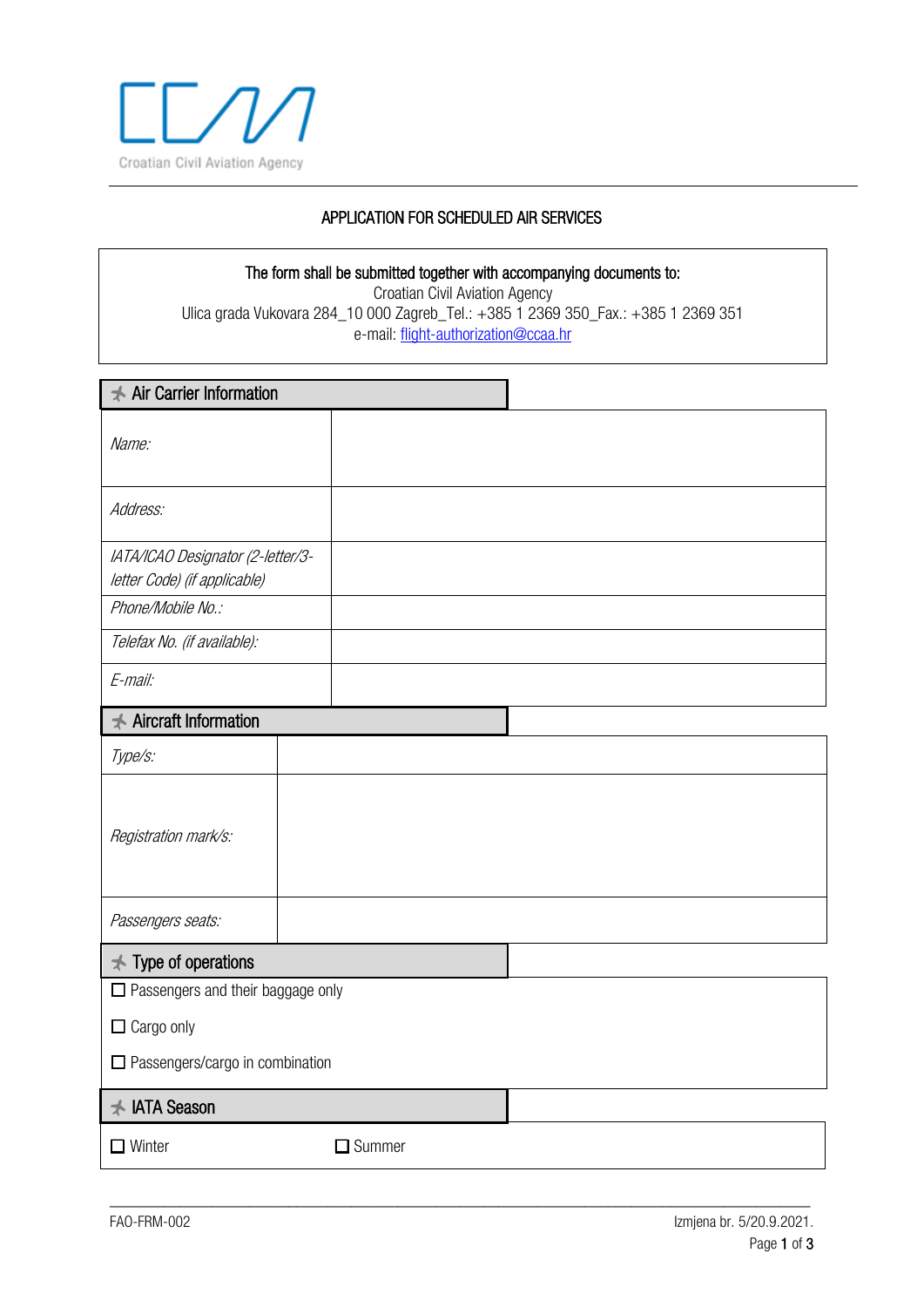

| <b>Flight details</b><br>$\bigstar$                                                      |                      |                                    |  |                                     |                                     |           |           |                                   |           |
|------------------------------------------------------------------------------------------|----------------------|------------------------------------|--|-------------------------------------|-------------------------------------|-----------|-----------|-----------------------------------|-----------|
| Please attach a supplementary sheet if necessary                                         |                      |                                    |  |                                     |                                     |           |           |                                   |           |
| Date/Period                                                                              | Days of<br>operation | Flight No.                         |  | Departure<br>Airport (ICAO<br>code) |                                     | ETD (UTC) |           | Arrival Airport<br>(ICAO code)    | ETA (UTC) |
|                                                                                          |                      |                                    |  |                                     |                                     |           |           |                                   |           |
|                                                                                          |                      |                                    |  |                                     |                                     |           |           |                                   |           |
|                                                                                          |                      |                                    |  |                                     |                                     |           |           |                                   |           |
|                                                                                          |                      |                                    |  |                                     |                                     |           |           |                                   |           |
|                                                                                          |                      |                                    |  |                                     |                                     |           |           |                                   |           |
| Code Share Flight details<br>$\star$<br>Please attach a supplementary sheet if necessary |                      |                                    |  |                                     |                                     |           |           |                                   |           |
|                                                                                          |                      |                                    |  |                                     |                                     |           |           |                                   |           |
| Date/Period                                                                              | Days of<br>operation | Operating<br>carrier<br>Flight No. |  | Marketing<br>carrier<br>Flight No.  | Departure<br>Airport<br>(ICAO code) |           | ETD (UTC) | Arrival<br>Airport<br>(ICAO code) | ETA (UTC) |
|                                                                                          |                      |                                    |  |                                     |                                     |           |           |                                   |           |
|                                                                                          |                      |                                    |  |                                     |                                     |           |           |                                   |           |
|                                                                                          |                      |                                    |  |                                     |                                     |           |           |                                   |           |
|                                                                                          |                      |                                    |  |                                     |                                     |           |           |                                   |           |
|                                                                                          |                      |                                    |  |                                     |                                     |           |           |                                   |           |
|                                                                                          |                      |                                    |  |                                     |                                     |           |           |                                   |           |
|                                                                                          |                      |                                    |  |                                     |                                     |           |           |                                   |           |
|                                                                                          |                      |                                    |  |                                     |                                     |           |           |                                   |           |

Note: In case the air carrier operates flights on code-share basis as an operating carrier, all marketing carriers must be indicated.

\_\_\_\_\_\_\_\_\_\_\_\_\_\_\_\_\_\_\_\_\_\_\_\_\_\_\_\_\_\_\_\_\_\_\_\_\_\_\_\_\_\_\_\_\_\_\_\_\_\_\_\_\_\_\_\_\_\_\_\_\_\_\_\_\_\_\_\_\_\_\_\_\_\_\_\_\_\_\_\_\_\_\_\_\_\_\_\_\_\_